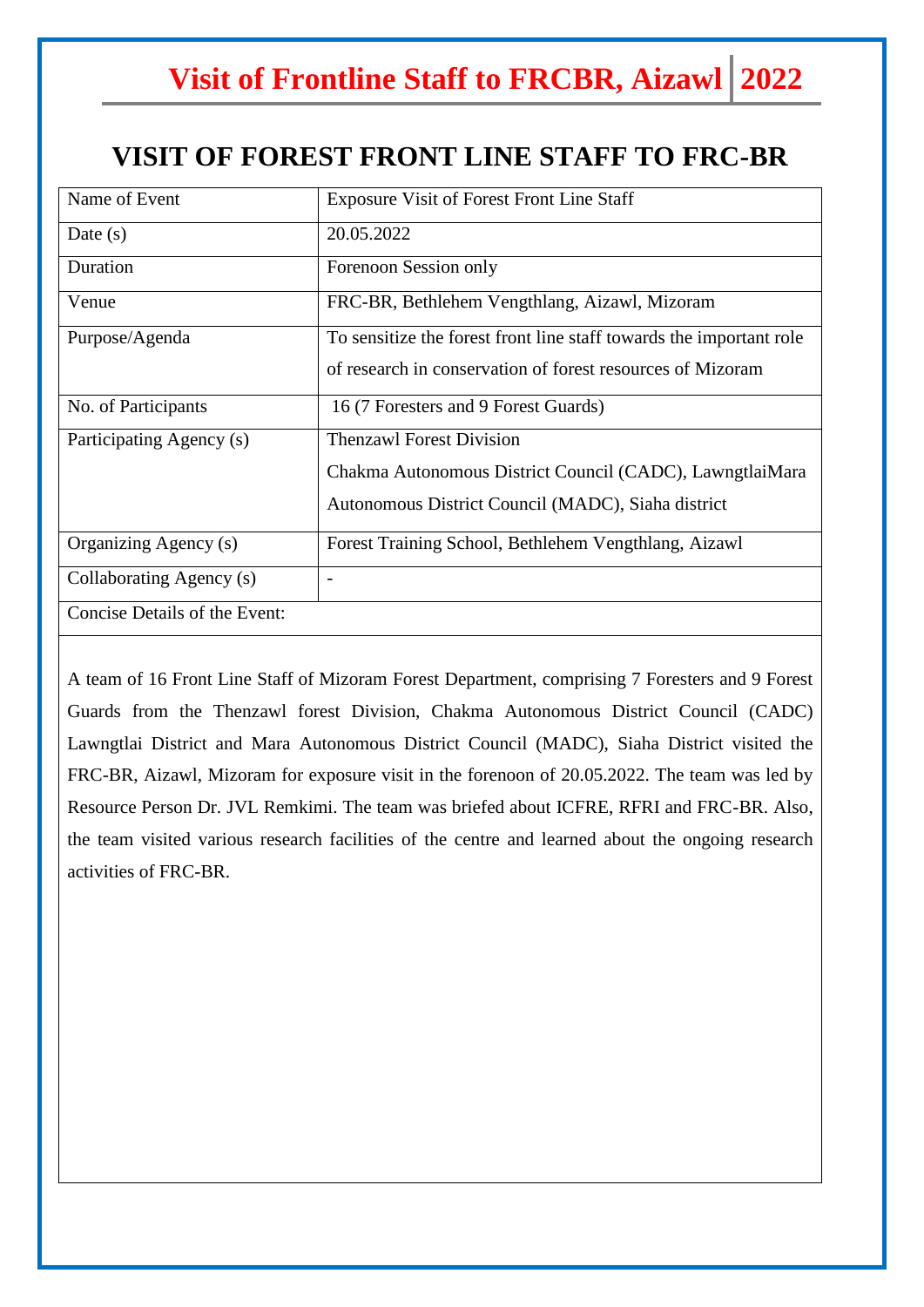## **Visit of Frontline Staff to FRCBR, Aizawl 2022**



Figure 1:A. Trainees briefed about FRC-BR and learning about various research facilities and the activities of FRC-BR via Presentation. B. Trainees learned about operations of Plant Pathology Laboratory